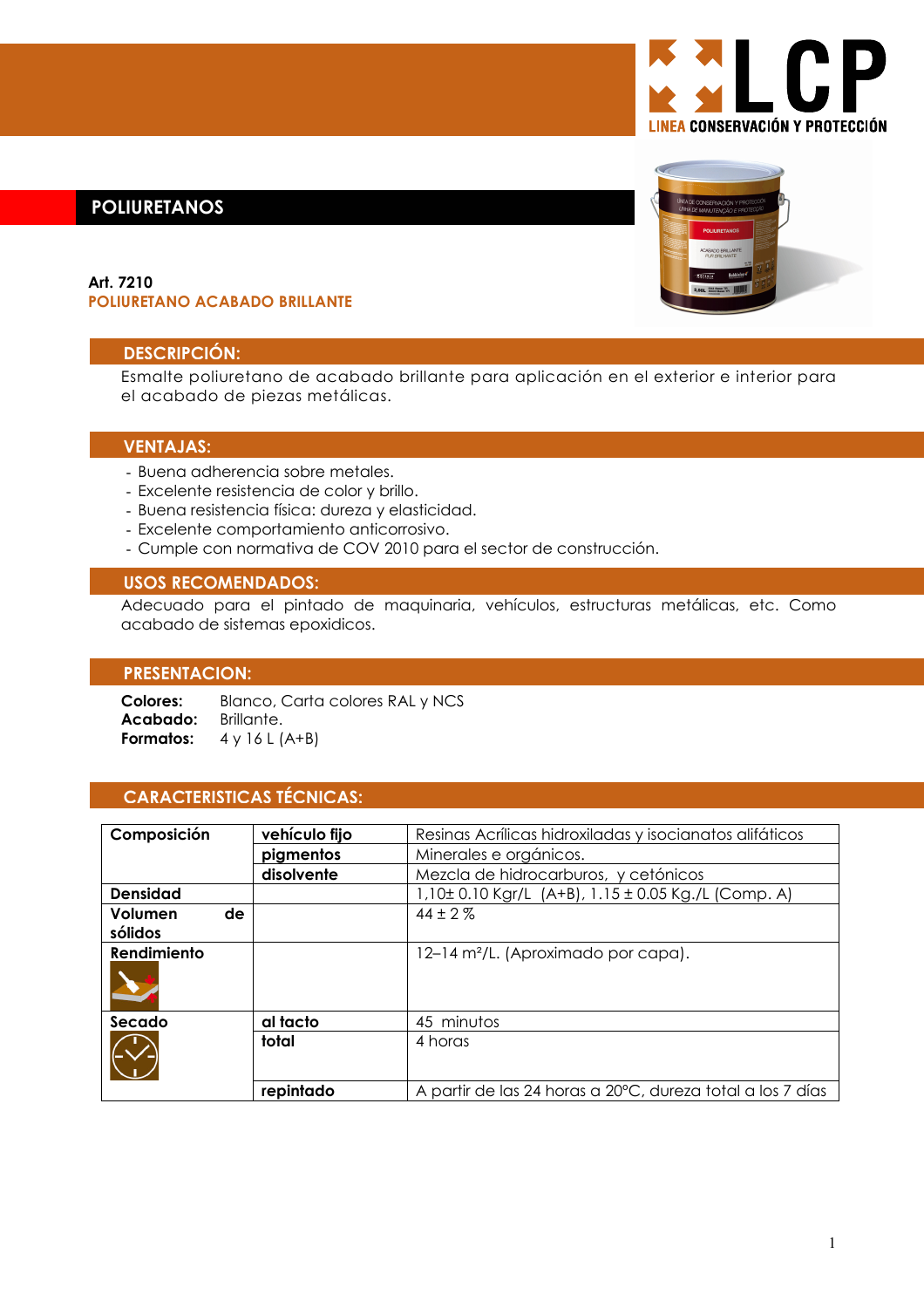

# **INSTRUCCIONES DE APLICACION:**

|    | Numero de capas                         | 2 capas.                                                                                                                                                                 |
|----|-----------------------------------------|--------------------------------------------------------------------------------------------------------------------------------------------------------------------------|
|    | <b>Espesor recomendado</b>              | 25-30 micras por capa                                                                                                                                                    |
|    | <b>Dilución</b>                         | Máximo<br>20 % con pistola aero-grafíca<br>con<br>Disolvente Poliuretano Art. 7606000                                                                                    |
|    | Limpieza                                | Disolvente Poliuretano Art. 7606000                                                                                                                                      |
| PC | Temp. de aplicación                     | De 10 a 30° C. La temperatura del substrato debe<br>estar 2-3 ° C. por encima del punto rocío para evitar<br>condensaciones y la humedad relativa < 80%.                 |
|    | Útiles de aplicación                    | Equipos de proyección Air-less, aero-gráficos o<br>rodillo.<br>Pistola Air-less: Boquilla 0.43-0.48 (140-150 bares)<br>Pistola convenciona: Boquilla 1.8-2.2 (3-6 bares) |
|    | Proporción<br>de<br>mezcla<br>(volumen) | 4/1 con Endurecedor Poliuretano Exterior (Comp. B)<br>Art. 7210999                                                                                                       |
|    | Vida de la mezcla                       | 4 Horas a $20^{\circ}$ C.                                                                                                                                                |
|    |                                         | Agitar convenientemente antes de su aplicación.                                                                                                                          |

# **TRATAMIENTO DE SUPERFICIES:**

Las superficies en general deberán estar secas, firmes, limpias y exentas de grasas, polvo y óxido. Eliminar los elementos que presentan mala adherencia.

Superficies metálicas: Deben protegerse con una Imprimación adecuada como imprimación Epoxi Fosfato de zinc Art. 7060 o Imprimación Epoxi rica en zinc Art. 7070.

Superficies metálica no férricas como galvanizados o aluminio aplicar una Imprimación de Shop Primer Art. 7035 para asegurar la adherencia.

Superficies ya aplicadas viejas: En el caso de superficies ya pintadas, se debe proceder a la eliminación de la pintura. En el supuesto de que se tenga conocimiento de que la pintura vieja aplicada sea de naturaleza epoxidica o poliuretano, y esté bien adherida, puede procederse a su repintado, previo lijado de la pintura.

# **ESTABILIDAD Y CONSERVACION EN EL ENVASE:**

Fácilmente homogeneizable, por conveniente agitación, tras un almacenaje de 12 meses en envase cerrado. No presenta pieles, coágulos ni geles. Mantener al abrigo de temperaturas inferiores  $a \, 0^\circ \, C$ .